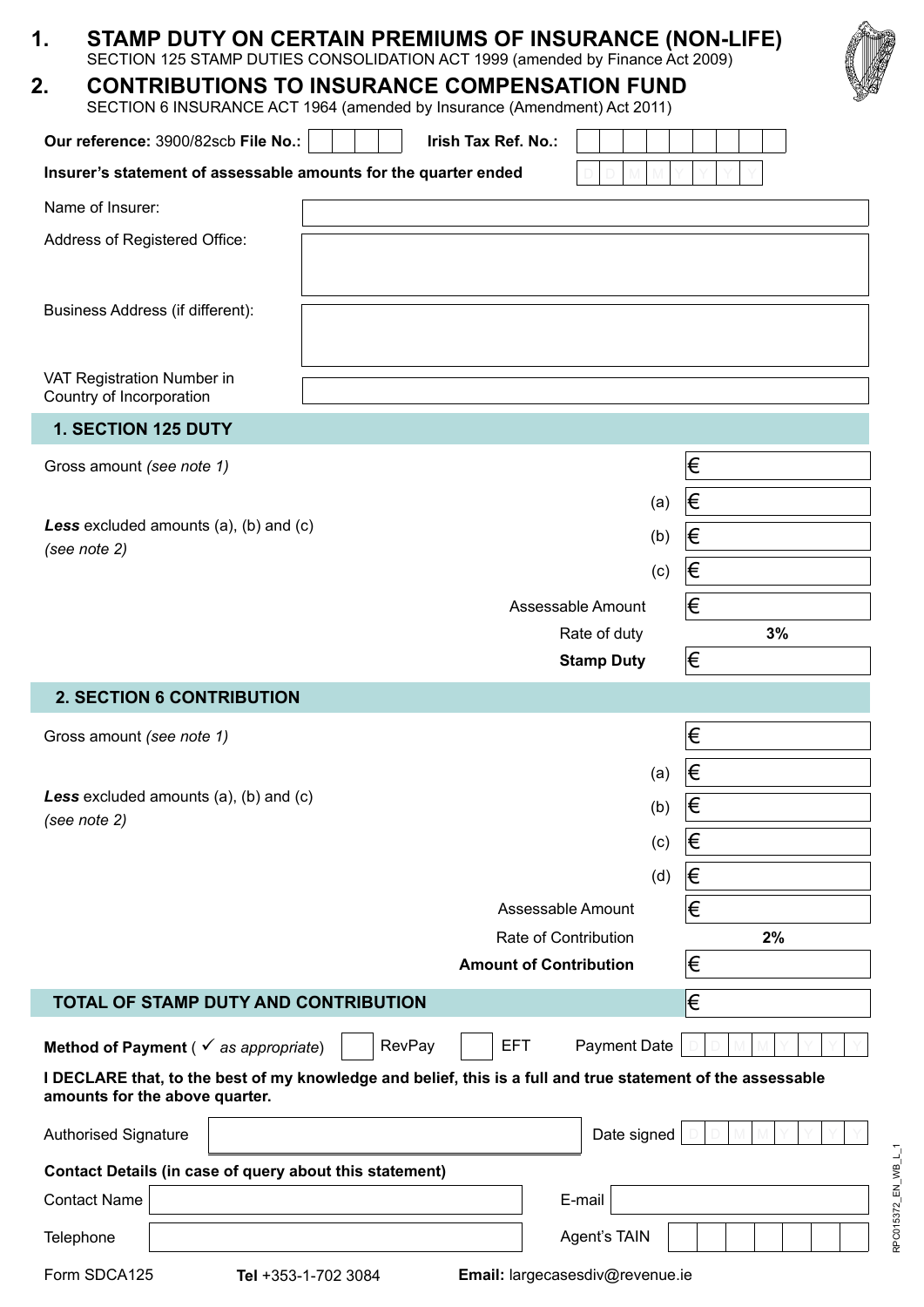# **PAYMENT OPTIONS:**

## **Electronic Funds Transfer (EFT)**

You may pay your stamp duty directly to Revenue using Electronic Funds Transfer (EFT). The payment instruction **must**  include the following details: the code **"NL-LEVY", Irish Revenue Tax Reference Number and Name of Insurer.**

| <b>IBAN:</b>                | IE09 AIBK 9320 8693 7641 58                |  |
|-----------------------------|--------------------------------------------|--|
| <b>BIC (SWIFT address):</b> | AIBKIE2D                                   |  |
| <b>Account Number:</b>      | 93764158                                   |  |
| <b>Bank Sort Code:</b>      | $93 - 20 - 86$                             |  |
| <b>Account Name:</b>        | Capital Taxes Division, Dublin             |  |
| <b>Address:</b>             | 7 Dame Street, Dublin 2, D02 KX20, Ireland |  |
| Bank:                       | Allied Irish Banks plc                     |  |

### **Please note the following:**

- 1. Funds transferred to this account must be in **euro** currency.
- 2. All bank charges must be covered by the payer.
- 3. A prescribed amount of information is required on EFT documentation to bring a payment to account. The reference **"NL-LEVY", Irish Revenue Tax Reference Number** (or **File No.** if Irish Tax Reference Number unavailable) and **Name of Insurer** must be included in the "Message for Beneficiary" field of the payment **instruction.**
- 4. Payments made using this method rely heavily upon the originating bank entering the correct details on the transaction report. **It is vital that payments made by EFT include the information above** as part of the transaction details. Failure to include this information may result in allocation of the payment to your account being delayed.
- 5. Bank processing normally takes three working days. Consequently, a minimum three days should always be allowed for payments to be credited to our bank account, by the due date. Payments received after the due date may be liable to interest and penalties.

### **NOTES**

### **1. Gross amount**

Gross amount received by way of premiums and overall premiums in respect of policies of insurance to the extent that the risks to which the policies relate are located in the State.

#### **2. Excluded amounts:**

- (a) Re-Insurance Amount received by way of re-insurance.
- (b) Council Directive Exclusions -' Premiums received in respect of classes 4, 5, 6, 7, 11 and 12 and excluded premiums received in classes 1, 10 and 14 of the Annex to First Council Directive 73/239/EEC and premiums received in respect of classes I, II, III, IV, V, VI, VII, VIII and IX of the Annex to First Council Directive 79/267/EEC.
- (c) Health Insurance Premiums received in respect of health insurance business (being health insurance business within the meaning of Section 2, Health Insurance Act, 1994).
- (d) Captive Insurance Captive insurance premiums received by a captive insurance undertaking within the [meaning of Article 13 of](mailto:largecasesdiv@revenue.ie) Directive 2009/138/EC of the European Parliament and of the Council of 25 November 2009.

## **3. Due Dates for payment and filing returns**

The statement must be submitted electronically via TLS (Transport Layer Security) enabled email to **largecasesdiv@revenue.ie** or via MyEnquiries using the following tags:

- o Enquiry relates to 'Stamp Duty',
- o More Specifically: 'Stamp Duty Return',

and payment made within 25 days following the end of the calendar quarter. If no duty is payable a NIL statement must be completed and delivered.

| In respect of the quarter<br>ending on - | Due Date                         |
|------------------------------------------|----------------------------------|
| 31 March in any year                     | 25 April in the same year        |
| 30 June in any year                      | 25 July in the same year         |
| 30 September in any year                 | 25 October in the same year      |
| 31 December in any year                  | 25 January in the following year |